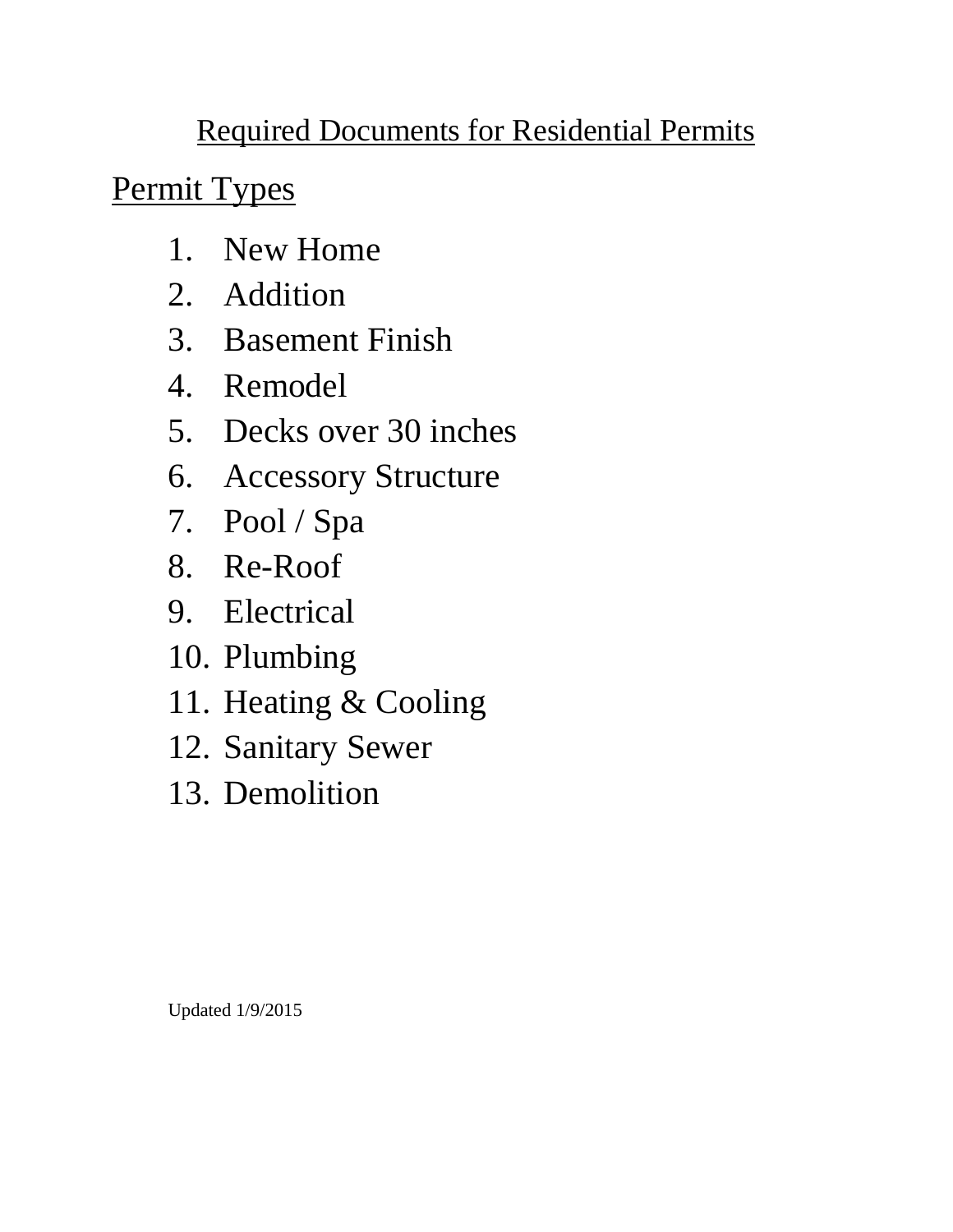#### **New Residential**

- 1. Completed Permit Application.
- 2. Hamilton Southeastern Utilities Sewer Permit, or well and/or septic permit for Hamilton County health department. (if applicable)
- 3. Energy Certificate if performance compliance.
- 4. 2 Site Plans Showing:
	- a. Property lines on all sides.
	- b. Size and location of proposed structures  $\&$  all existing structures.
	- c. Location of right of way and utility easements (where applicable).
	- d. Subdivision, lot number and street address.
	- e. If not platted, distance to nearest intersection from driveway.
	- f. Locations where utility connections will be made.
- 5. 1 PDF and 1 paper Blueprint showing:
	- a. All four (4) elevations.
	- b. Foundation plan.
	- c. Manufactured truss drawings.
	- d. Total square footage of each floor, basement, garage, covered porch, screen porch and decks.
	- e. Floor plan of each floor showing window and door locations.
	- f. Cross section of structure showing footing through shingles indicating:
		- i. Size and thickness of all members used in construction.
	- ii. R-values of all insulation
- 6. Model homes with sales office must submit Temporary use permit
	- a. Parking lot layout, driveways and curb cuts.
	- b. Location(s) of proposed sign(s).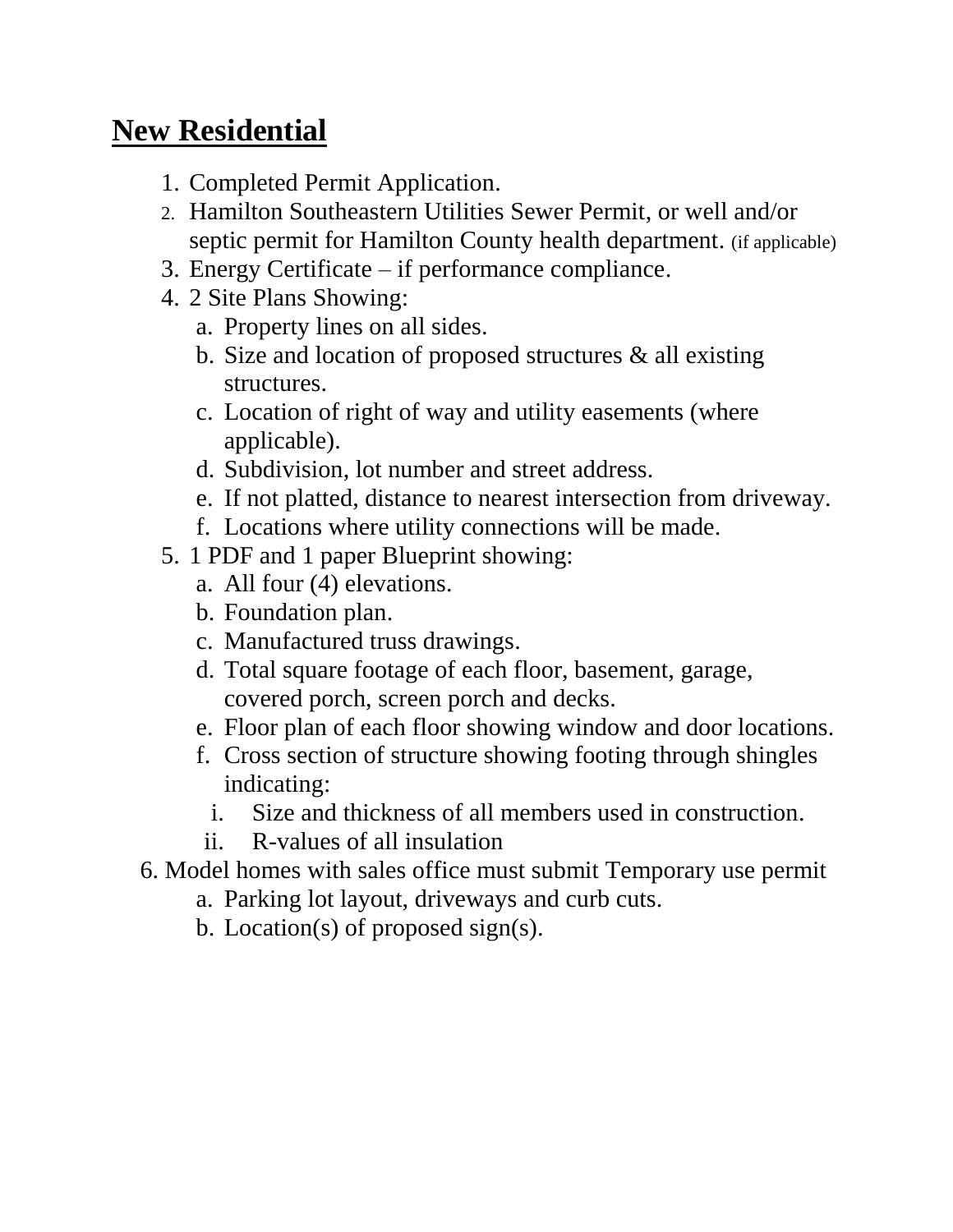### Addition

1. Completed Permit Application.

2. Plot/Site Plan Showing location of proposed addition & all existing structures.

3. 2 - Set of plans showing details of addition including but not limited to foundation, framing, window & door locations, exterior coverings and elevation drawings for all sides.

4. Letter of scope of work.

# Basement Finish

1. Completed Permit Application.

2. 2 - Detailed floor plans including use for each room in basement also window well detail and door locations if applicable.

3. Letter of scope of work.

## Remodel

1. Completed Permit Application.

2. 2 - Detailed floor plan of existing structure identifying use for each room, as well as proposed remodeled floor plan identifying use for each room and any intended electrical, mechanical or plumbing upgrades to existing structure. 3. Letter of scope of work.

### Deck

1. Completed Permit Application.

2. Plot/Site Plan Showing location of proposed deck & all existing structures.

3. 2 - Set of plans showing details of deck including but not limited to foundation, framing, guardrails, stairs, and elevation drawings for all sides. 4. Letter of scope of work.